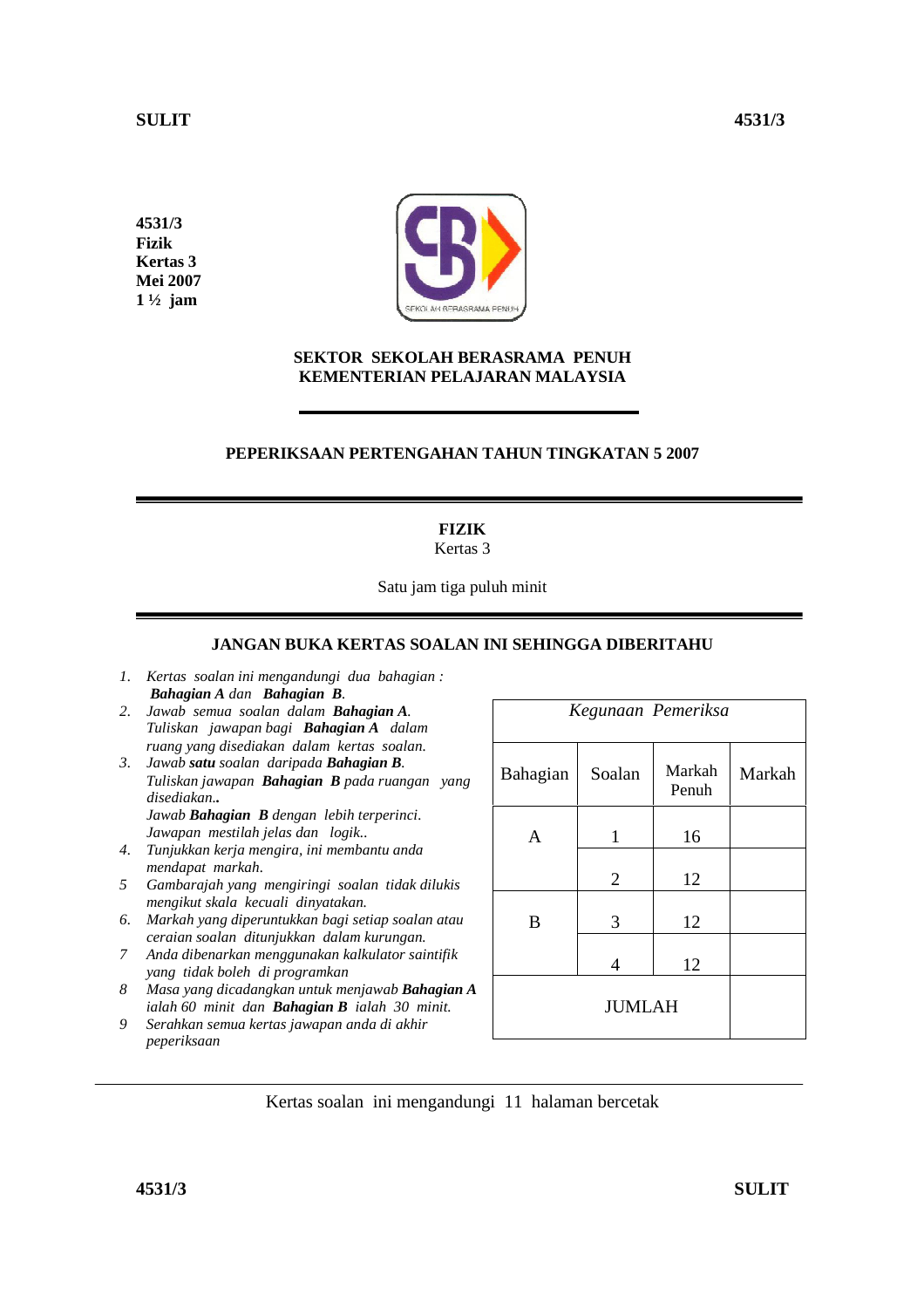# **Section A [ 28 marks]**  Answer **all** question**.**

1 A student carries out an experiment to investigate the relationship between the object distance, u, image distance, v, and focal length, f, of a convex lens. The apparatus is set up as shown in Diagram 1.1



 At the beginning, the object is placed at the distance of 40.0 cm from the lens. The screen is adjusted to find the sharp image. The image distance is then measured by using the metre rule.

 The above procedure is repeated by varying the values of *u* to be 35.0 cm, 30.0 cm, 25.0 cm and 20.0 cm.

 Diagram 1.2, 1.3, 1.4, 1.5 and 1.6 show the end of the metre rule when the image distance, *v,* is measured.

 **( Note : For each diagram, the measurement of the image distance,** *v* **is started from the zero mark of the metre rule.)** 

(a) For the experiment described above, identify:

| (i)   | The manipulated variable |                  |
|-------|--------------------------|------------------|
| (ii)  | The responding variable  | $\lceil 1$ mark] |
| (iii) | The constant variable    | $\lceil 1$ mark] |
|       |                          | $\lceil 1$ mark  |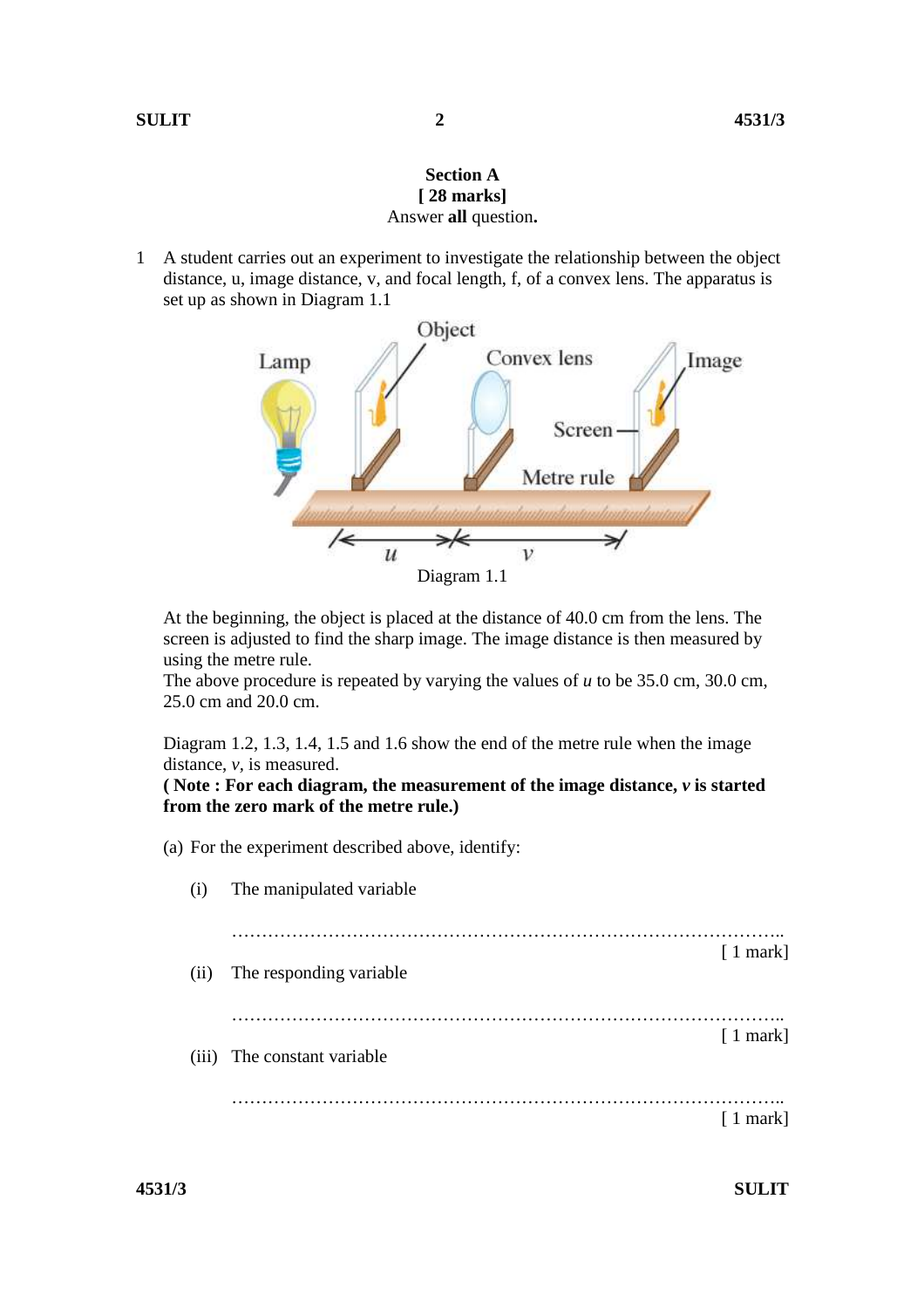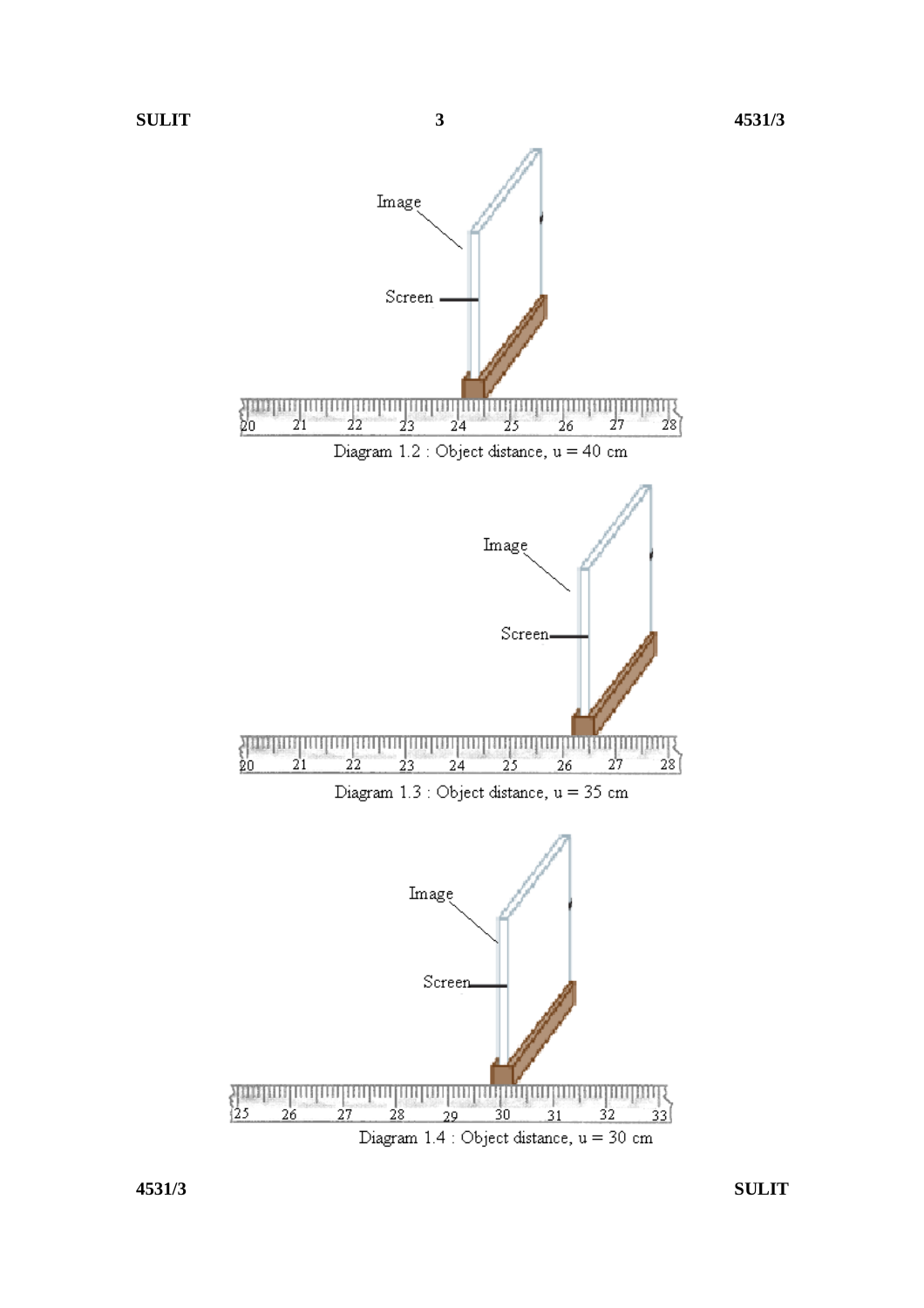

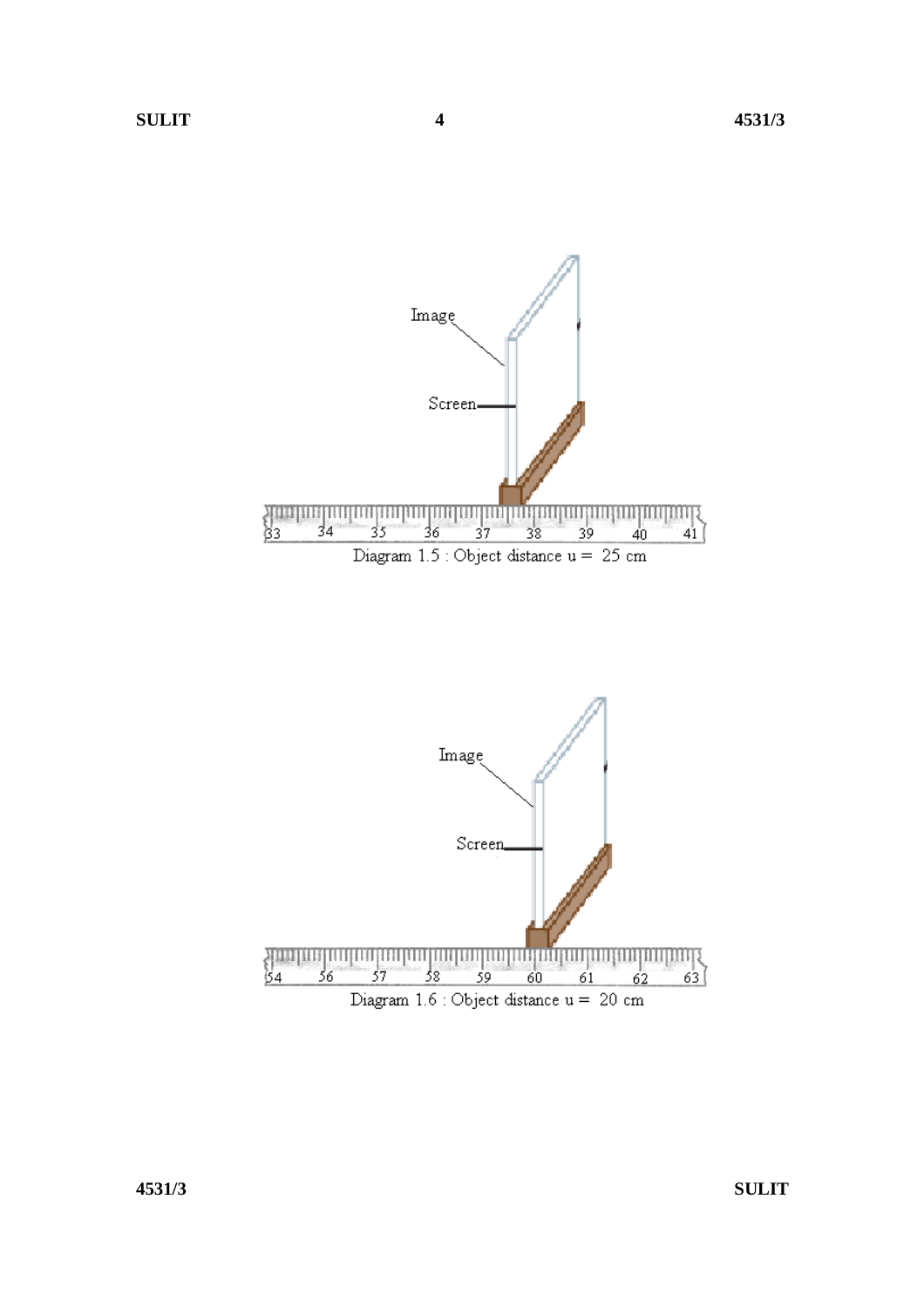### **SULIT 5 4531/3**

(b) Based on diagram 1.2, 1.3, 1.4, 1.5 and 1.6, determine image distance, *v* when the object distance, *u.* is equal to 40 cm, 35 cm, 30 cm, 25 cm and 20 cm.

 Tabulate the values of *u*, *v*, *u*  $\frac{1}{-}$  and *v*  $\frac{1}{1}$  in the space below.

| (c) On the graph paper, plot a graph of $\frac{1}{2}$ against $\frac{1}{2}$                                                | [6 marks]        |
|----------------------------------------------------------------------------------------------------------------------------|------------------|
| (d) Based on your graph, state the relationship between $\frac{1}{-}$ and $\frac{1}{-}$<br>$\boldsymbol{\mathcal{U}}$<br>ν | [ 5 marks]       |
| (e) State one precaution that should be taken to improve the results of this<br>experiment.                                | $\lceil$ 1 mark] |
|                                                                                                                            | markl            |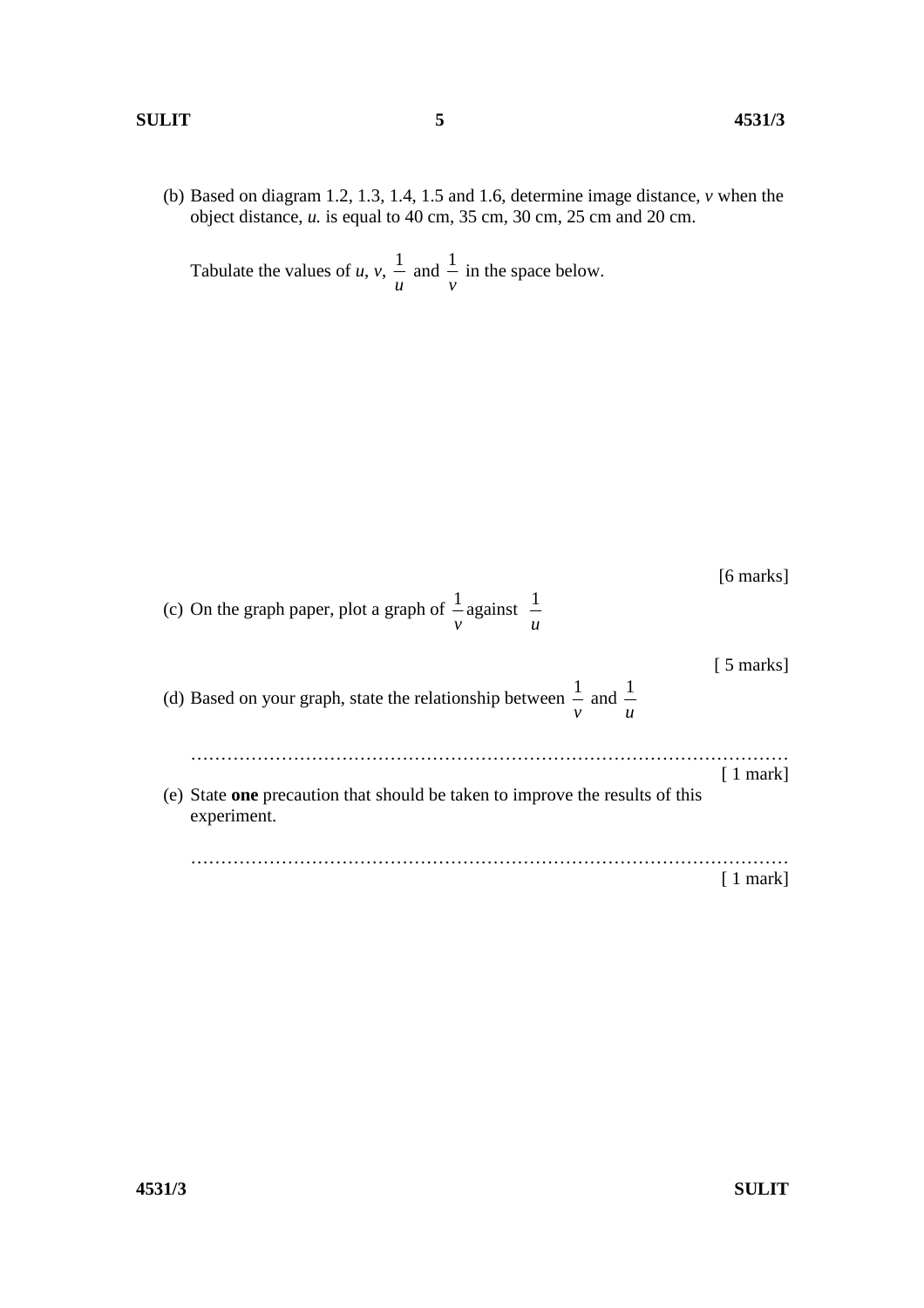**SULIT 6 4531/3** 

Graph of *v* 1 against *u* 1



**4531/3 SULIT**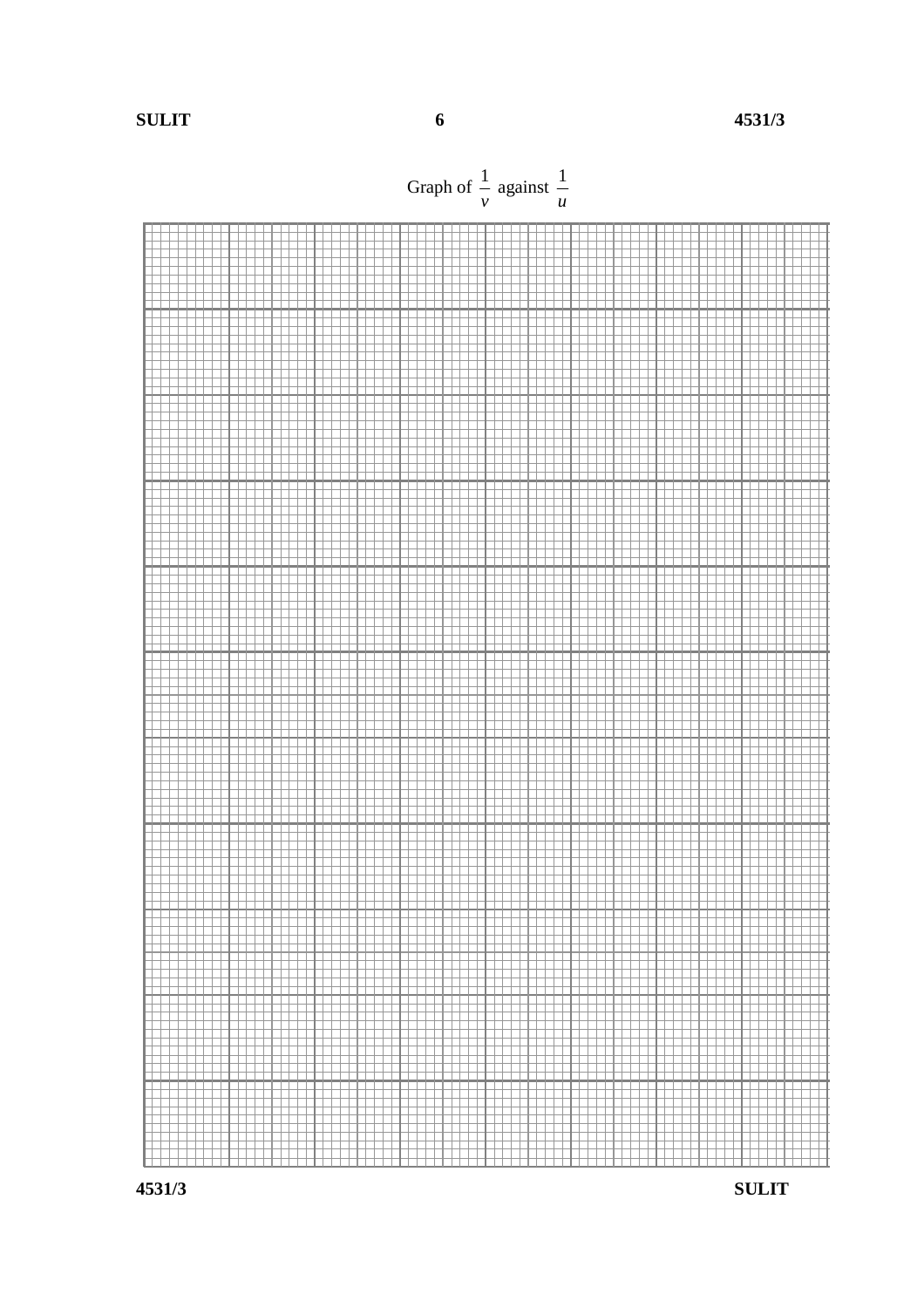# **SULIT 7 4531/3**

- 2 A student carries out an experiment to study the interference of sound waves. He wants to investigate the relationship of the distance between two coherent sources of sound waves, a, and the distance between two consecutives of constructive interference, x. The distance between the location where the sound is detected, D, is 5 m. The results of the experiment is shown in the graph of x against *a*  $\frac{1}{2}$  as in Diagram 2.1. (a) Based on the graph in diagram 2.1. (i) State the relationship between x and 1/a. ………………………………………………………………………………... [ 1 mark] (ii) Determine the value of x if  $a = 4$  m.
	- (iii) Determine the value of a if  $x = 1.0$  m

(b) The wavelength of sound waves,  $\lambda$ , is given by the equation

$$
\lambda = \frac{ax}{D}
$$

(i) Calculate the gradient of the graph x against *a* 1 .

[ 3 marks]

[3 marks]

[1 marks]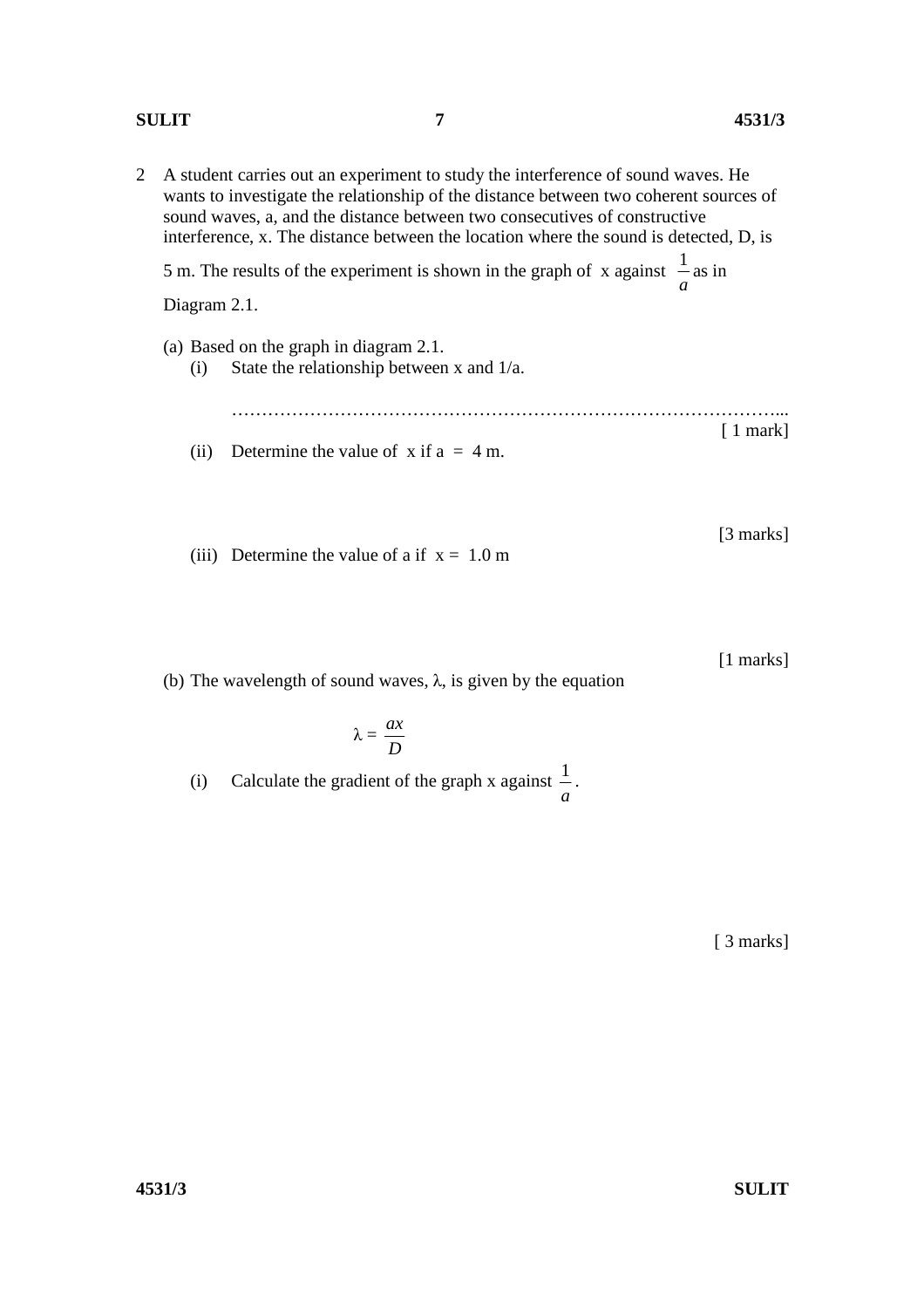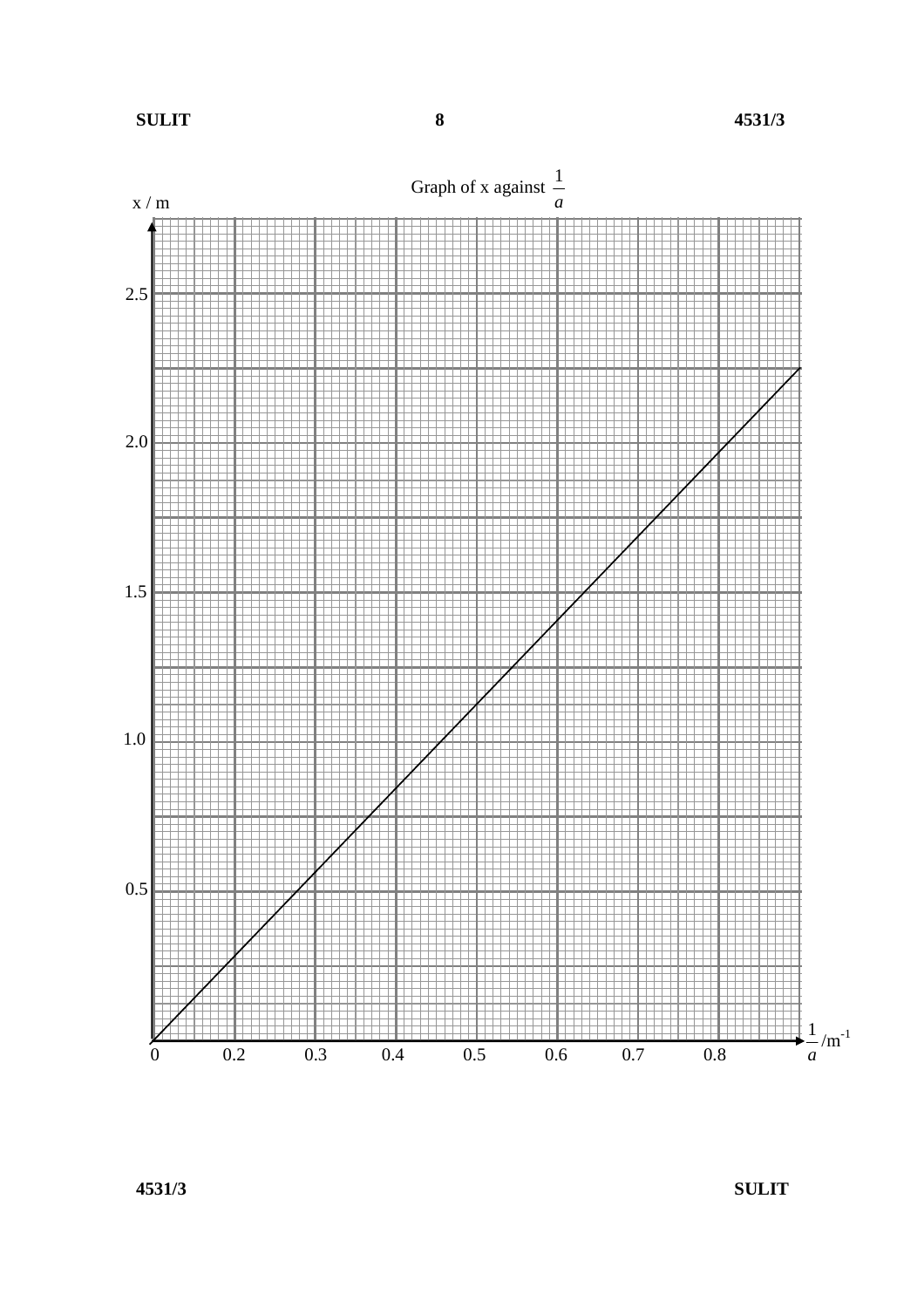# **SULIT 4531/3**

(ii) By using equation  $\lambda =$ *D*  $\frac{ax}{b}$  and the value of the gradient obtained in b (i), calculate the wavelength of sound waves,  $\lambda$ , used in this experiment.

**9**

[3 marks] (c) State one precaution that should be taken to improve the results of this experiment. ………………………………………………………………………………………

 ……………………………………………………………………………………… [ 1 mark]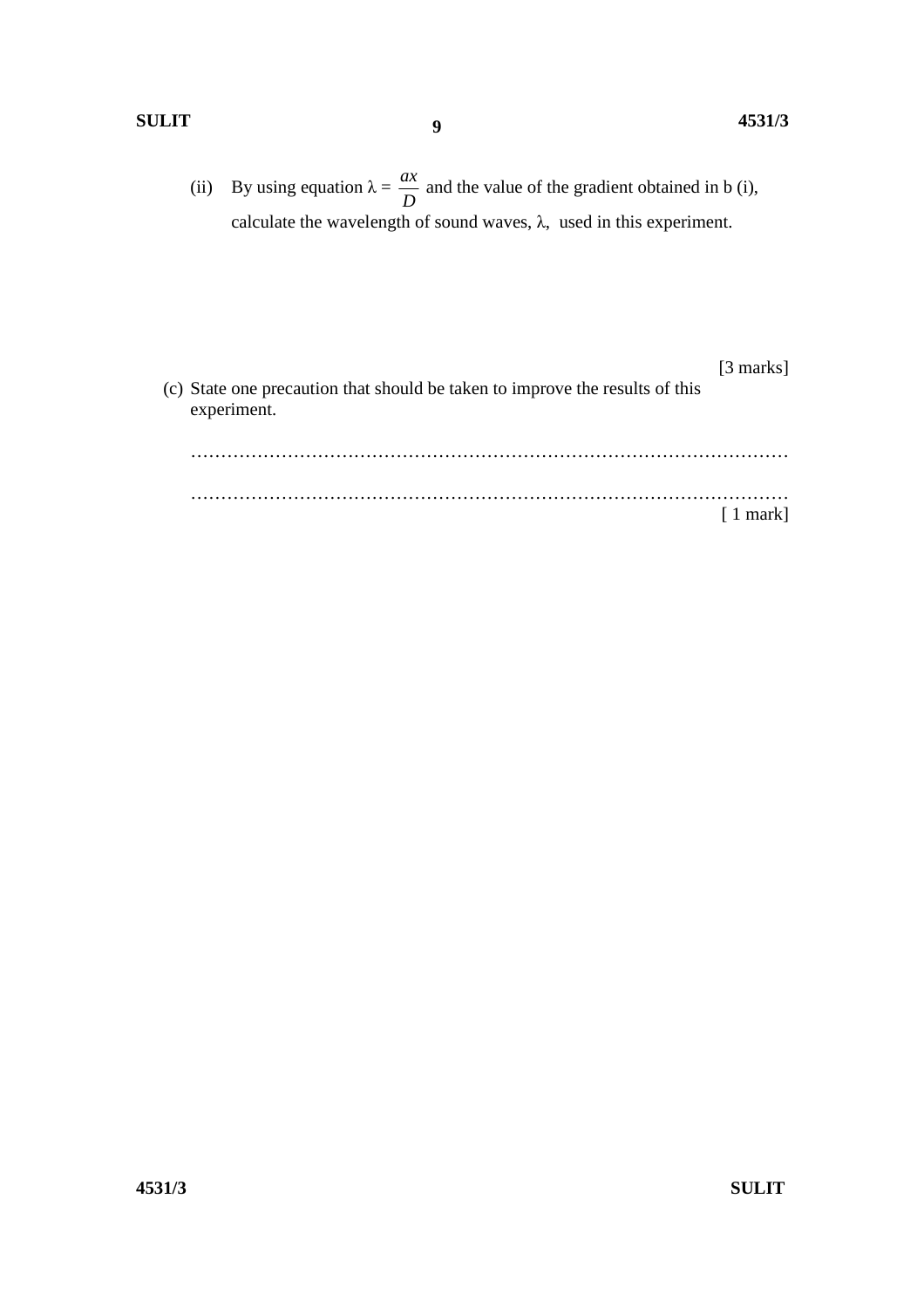# **Section B [12 marks]**

**10** 

# Answer any one question.

3. Diagram 3.1 and 3.2 show two pots of different size filled with boiling water. It is observed that the temperature of the water in Diagram 3.1 drops at a faster rate than in Diagram 3.2.





Diagram 3.1 Diagram 3.2

Based on the information and observation above:

a) State **one** suitable inference [1 mark]

b) State **one** suitable hypothesis [1 mark]

c) With the use of apparatus such as a beaker, stopwatch and other apparatus, describe an experiment framework to investigate the hypothesis stated in 3(b). In your description, state clearly the following:

- i) Aim of the experiment
- ii) Variables in the experiment
- iii) List of apparatus and materials
- iv) Arrangement of the apparatus
- v) The procedure of the experiment which include the method of controlling the manipulated variable and the method of measuring the responding variable.
- vi) The way you would tabulate the data
- vii) The way you would analyze the data

[10marks]